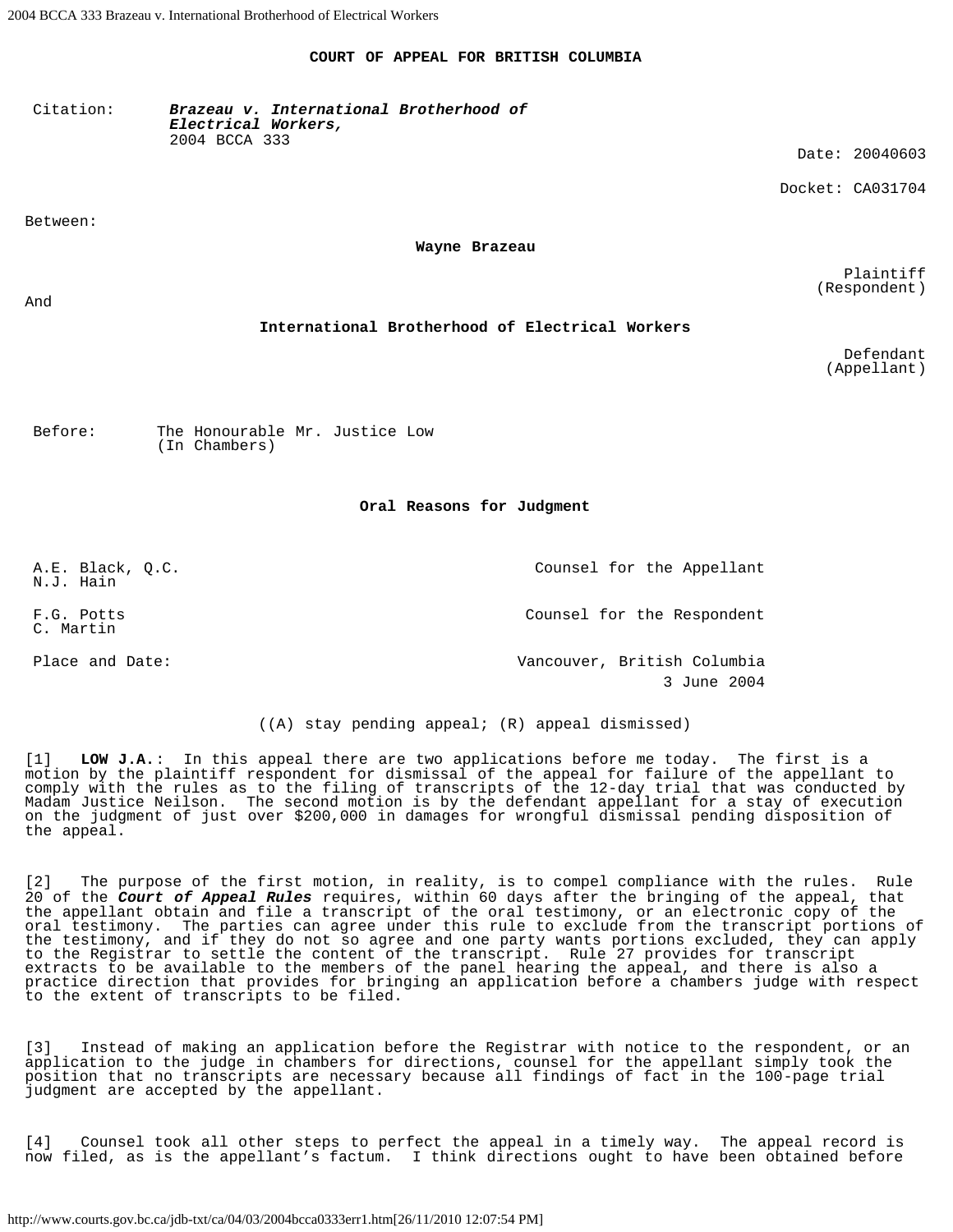proceeding without transcripts, but the issue of whether transcripts are necessary is now squarely before me and I must deal with it.

[5] In most appeals the panel members hearing the appeal will wish to have the evidence given by the witnesses available to them. In the present case the appellant argues that no transcripts are necessary because the basis of the appeal is that the trial judge erred in applying the law as to the facts that she found and which are now undisputed. Although this position is attractive in the interests of lessening the volume of the record, I am not persuaded that the court will not need the transcripts.

[6] I confess that I am approaching the issue cautiously, but this is a fact-rich case, and I can foresee that members of the panel hearing this appeal will likely wish to have access to the evidence to learn the context in which significant findings of fact were made, notwithstanding that those findings of fact are not in dispute.

[7] It is not enough, in my opinion, to dispense with transcripts simply because it is not contended that the trial judge made any factual errors by misapprehending the evidence or disregarding important evidence therefore making a palpable and overriding error.

[8] Accordingly I order that the appellant obtain the transcripts in compliance with R. 20. This ruling does not preclude some agreement between the parties to exclude some of the evidence. Nor do I intend to dictate that all the evidence must be before the panel hearing the appeal. Rule 27 with respect to extracts will still be operative.

[9] I now turn to the motion for a stay of execution. The parties agree that the order ought to go upon certain terms except with respect to one matter. They agree that there will be a stay of execution pending the hearing of the appeal on three terms:

- 1. That the appellant file a letter of credit or bond to secure the judgment in the usual form required by this court;
- 2. That there be an early hearing date. Counsel advise that August 17<sup>th</sup> and October 18<sup>th</sup> are available for commencement of the hearing of this appeal which, it is agreed, should be fixed for one and one half days. In view of the fact that transcripts must now be ordered it is conceded by counsel for the respondent that the wise course would be to fix the matter for October 18<sup>th,</sup> and I fix the hearing of the appeal for that date.
- 3. The third condition agreed to is that the stay of execution not impede the plaintiff respondent in taxing his costs in the Supreme Court action, only that collection of those costs will be stayed.

[10] The area of dispute is a condition proposed by the respondent concerning the level of pension benefits to which the respondent is entitled. The order appealed from grants to the respondent increases in his pension payments that he would have been entitled to if he had received two years' notice of termination of his employment that the trial judge found was appropriate in the case, having found that as the employer had not made out a case for dismissal for cause.

[11] The amounts of the increases are expressed as arrears and as a monthly amount from now until the hearing of the appeal. The total is some \$20,000. If the appellant is successful in the appeal, the respondent will not be entitled to those monies.

[12] I have considered the principles set out in *Coburn v. Nagra* (2001), 96 B.C.L.R. (3d) 327, and I am of the opinion that the balance of convenience between the parties favours the appellant. If the additional pension monies are paid to the respondent pending the hearing of the appeal and the appellant is entitled to their recovery following success on the appeal, recovery of the monies from the respondent would be problematical given his pension income of about \$6,000 per month, his lack of assets, and his substantial debt for legal expenses arising out of this action. On the other hand, the respondent presents no reason for needing these monies at his disposal during the few months that will elapse before the appeal is heard.

[13] Accordingly, I decline to include the payment of these additional pension monies as a condition of the stay of execution. The order for the stay of execution will go on the other terms I have mentioned.